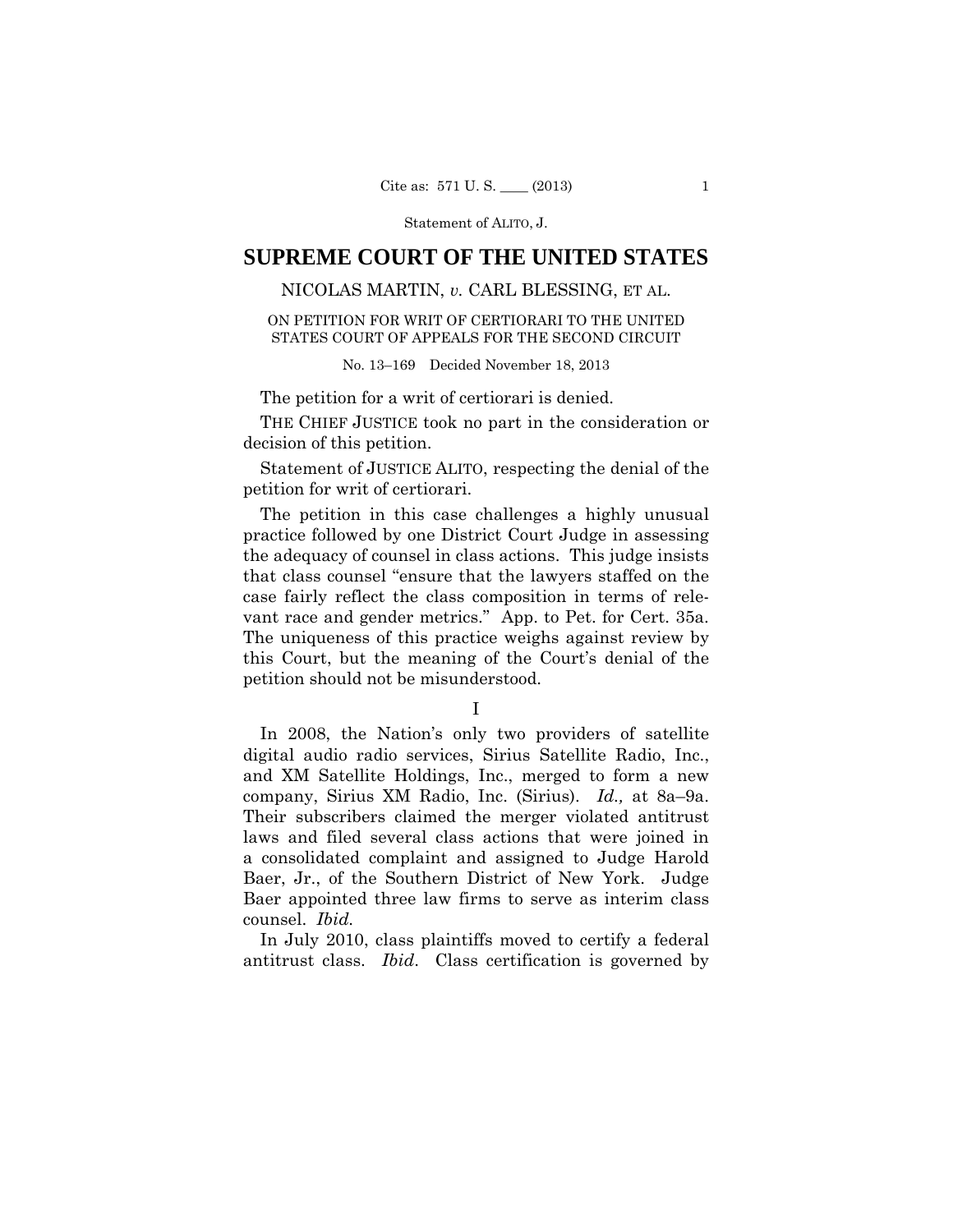### 2 MARTIN *v.* BLESSING

### Statement of ALITO, J.

Federal Rule of Civil Procedure 23, which sets out the requirements that a putative class must meet to gain certification. One such requirement is adequate class counsel; subsection (g) orders the district court to consider four particular indicators of adequacy. It provides also that the district court "may consider any other matter pertinent to counsel's ability to fairly and adequately represent the interests of the class." Fed. Rule Civ. Proc.  $23(g)(1)(B)$ .

Citing that provision, Judge Baer ordered that the three law firms appointed as interim counsel (and subsequently elevated to permanent counsel) "ensure that the lawyers staffed on the case fairly reflect the class composition in terms of relevant race and gender metrics." App. to Pet. for Cert. 35a.

Class certification orders that impose race- and sexbased staffing requirements on law firms appear to be part of Judge Baer's standard practice. In 2007, Judge Baer followed this practice in considering certification of a class of plaintiffs seeking redress under the Employee Retirement Income Security Act. See *In re J. P. Morgan Chase Cash Balance Litigation*, 242 F. R. D. 265, 277 (SDNY 2007).

Three years later, in *Spagnola* v. *Chubb Corp.*, 264 F. R. D. 76 (SDNY 2010), Judge Baer refused to certify a putative class of insurance policyholders in part because of the race and gender of the proposed class counsel. He noted that "proposed . . . counsel . . . ha[d] provided no information—firm resumé, attorney biographies, or otherwise—[regarding the race or gender of the lawyers assigned to the case]." *Id*., at 95, n. 23.

Judge Baer has repeated this practice in at least three additional class actions apart from the one before the Court today. See *Public Employees' Retirement System of Miss.* v. *Goldman Sachs Group, Inc.*, 280 F. R. D. 130, 142, n. 6 (SDNY 2012); *New Jersey Carpenters Health Fund* v.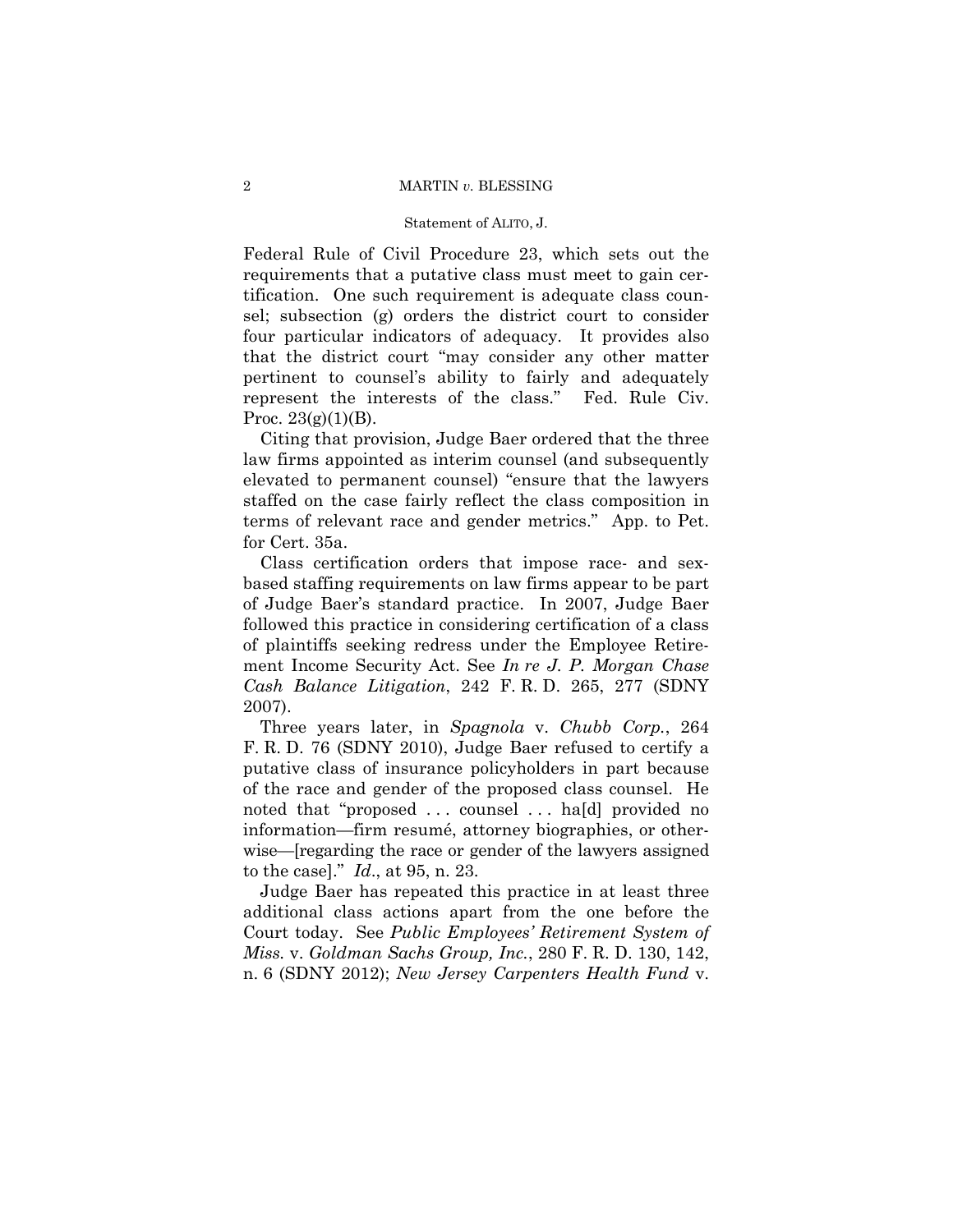*Residential Capital, LLC*, 2012 WL 4865174, \*5, n. 5 (SDNY, Oct. 15, 2012); *In re Gildan Activewear Inc. Securities Litigation*, No. 08 Civ. 5048 (SDNY, Sept. 20, 2010).

Following certification in the present case, Sirius and class counsel reached a settlement that drew objections. Under the deal, Sirius would freeze its prices for five months and pay class counsel \$13 million in attorney's fees. *Blessing* v. *Sirius XM Radio Inc*., 507 Fed. Appx. 1, 3, 4 (CA2 2012). Sirius would pay no cash to class members. *Ibid.* Nicolas Martin, a class member and petitioner here, objected, not only to those terms, but also to Judge Baer's reliance on race and gender in assessing the adequacy of class counsel. Petitioner asked the Second Circuit to set aside the settlement as the tainted product of an invalid certification order. The Second Circuit rejected his challenge to the certification order on standing grounds, concluding that Martin failed to allege injury in fact. Martin now asks this Court to intervene.

### II

Based on the materials now before us, I am hardpressed to see any ground on which Judge Baer's practice can be defended. This Court has often stressed that "[r]acial discrimination has no place in the courtroom, whether the proceeding is civil or criminal." *Edmonson* v. *Leesville Concrete Co.*, 500 U. S. 614, 630 (1991). Courtapproved discrimination based on gender is similarly objectionable, and therefore it is doubtful that the practice in question could survive a constitutional challenge.

Before reaching this constitutional question, however, a court would have to consider whether the challenged practice can be reconciled with Rule 23(g), which carefully regulates the appointment of class counsel. The appointment of class counsel is a sensitive matter. Because of the fees that class counsel may receive—witness the present case in which counsel was awarded \$13 million for han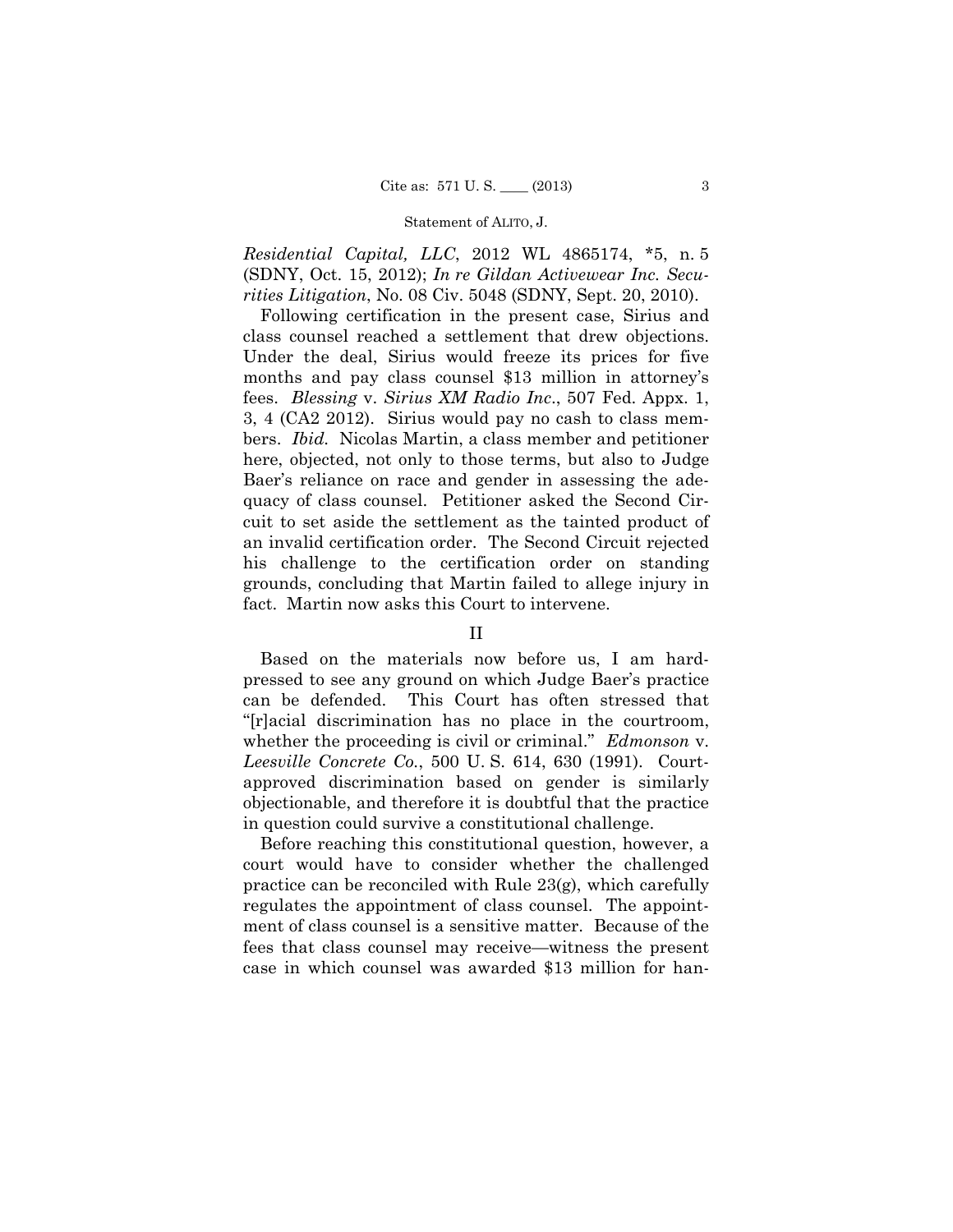dling a case in which the class members received no compensation—any deviation from the criteria set out in the Rule may give rise to suspicions about favoritism. There are more than 600 district judges, and it would be intolerable if each judge adopted a personalized version of the criteria set out in Rule 23(g).

It is true that Rule 23 allows a district court to consider "any . . . matter pertinent to counsel's ability to fairly and adequately represent the interests of the class," Rule  $23(g)(1)(B)$ , but I doubt that this provision can be stretched to justify the practice at issue here. It seems quite farfetched to argue that class counsel cannot fairly and adequately represent a class unless the race and gender of counsel mirror the demographics of the class. Indeed, if the District Court's rule were taken seriously, it would seriously complicate the appointment process and lead to truly bizarre results.

It may be no easy matter to ascertain "the class composition in terms of relevant race and gender metrics." In some cases, only the defendant will possess such information, and where that is so, must the parties engage in discovery on this preliminary point? In other cases, it may be impossible to obtain the relevant information without requesting it from all of the members of the class. For example, in a securities case in which the class consists of everyone who purchased the stock of a particular company during a specified period, how else could the race or gender of the class members be ascertained?

Where the demographics of the class can be ascertained or approximated, faithful application of the District Court's rule would lead to strange results. The racial and ethnic makeup of the plaintiff class in many cases deviates significantly from the racial and ethnic makeup of the general population or of the bar. Suppose, for example, that the class consisted of persons who had undergone a particular type of treatment for prostate cancer. Would it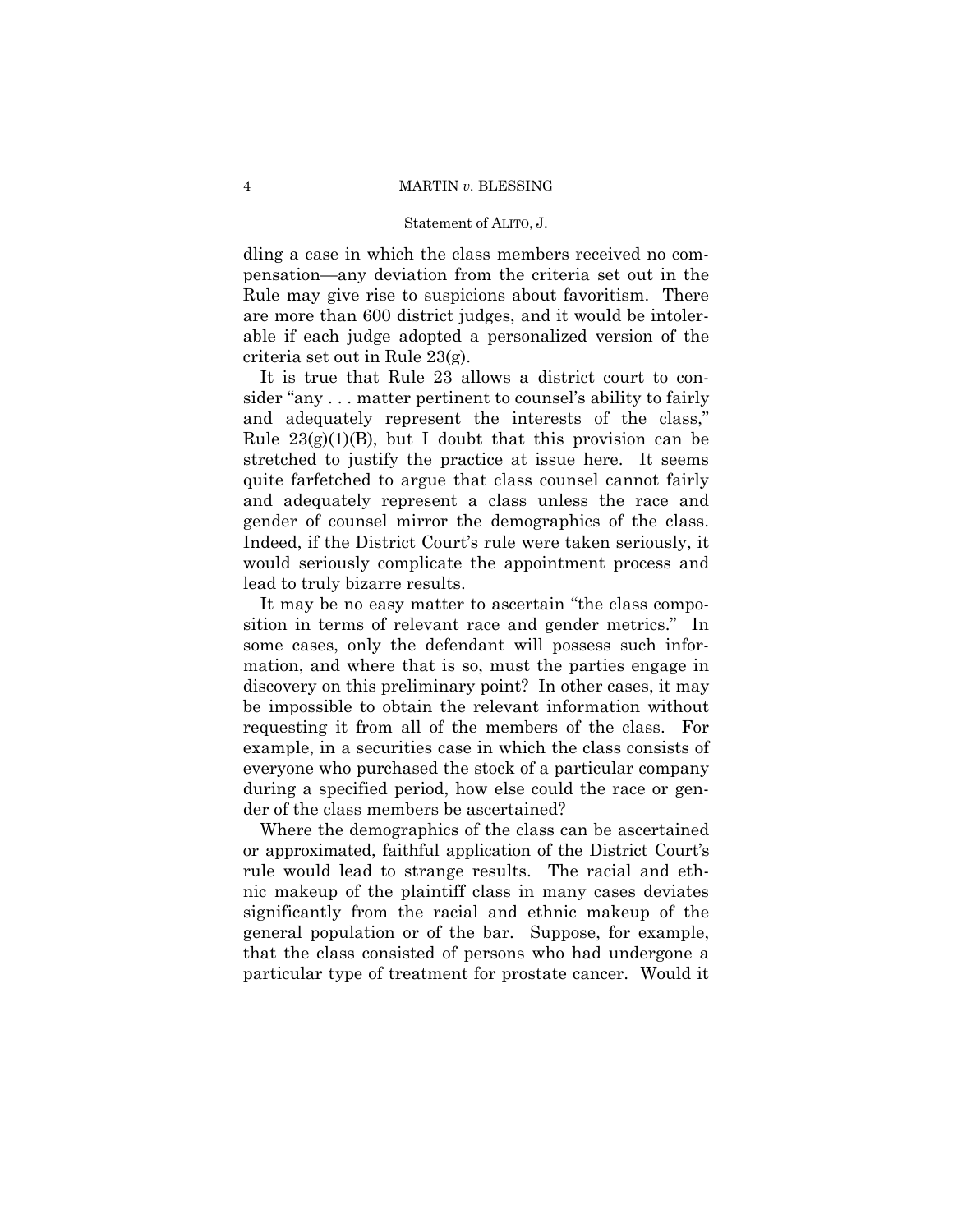be proper for a district judge to favor law firms with a high percentage of male attorneys? Or if the class consisted of persons who had undergone treatment for breast cancer, would it be permissible for a court to favor firms with a high percentage of female lawyers? In some cases, the members of a class may be significantly more affluent than the general population. (A class consisting of the purchasers of stock may be an example.) To the extent that affluence correlates with race, would it be proper for a district judge in such a case to favor law firms with relatively low minority representation?

The Second Circuit did not decide whether the District Court's practice is unconstitutional or otherwise unlawful because the court held that Martin lacked standing to challenge the order at issue. Martin did not allege that he actually received inferior representation, and therefore the Second Circuit, invoking the standard used to determine whether a plaintiff has standing under Article III of the Constitution, refused to entertain Martin's objection on the ground that he had suffered no injury in fact. I find this reasoning debatable.

It is not clear that a class member who objects to a feature of a proposed settlement must show that the feature in question would cause the objecting member the sort of harm that is needed to establish Article III standing. Article III demands that the members of the plaintiff class demonstrate that they were injured in fact by the alleged antitrust violations, see *Amchem Products, Inc.* v. *Windsor*, 521 U. S. 591, 613 (1997), but the plaintiff class' satisfaction of this requirement is not challenged. At issue, instead, is Martin's ability to object to the proposed settlement, and Rule 23(e)(5) states without qualification that "[a]ny class member may object" to a proposed settlement requiring court approval. I assume for present purposes that a court need not entertain the objection of a class member who is not aggrieved by a settlement, but it